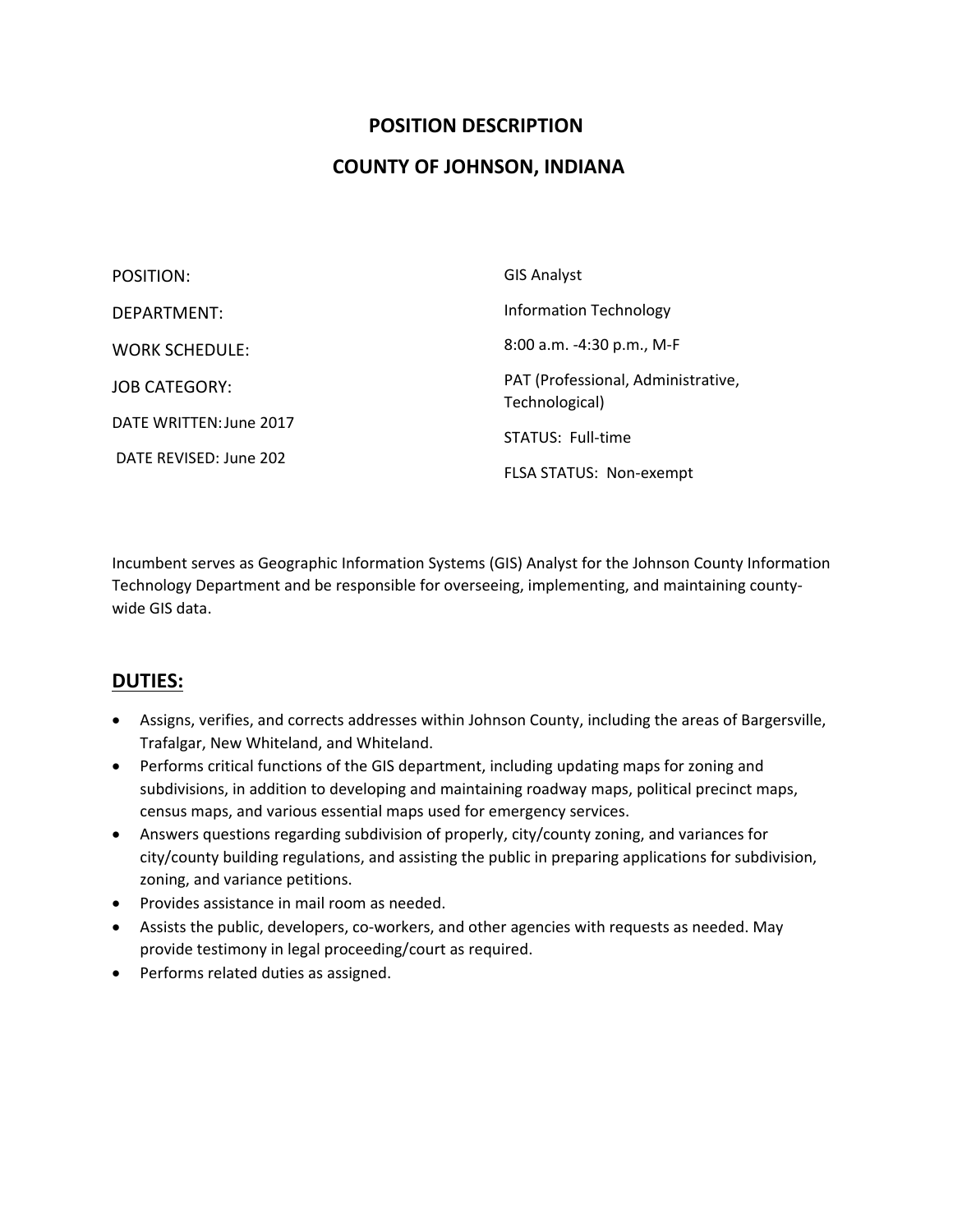# **I. JOB REQUIREMENTS:**

- High school diploma/GED required, associate's degree or higher preferred
- Possession of or ability to obtain required certifications, including FEMA certification, PCII, Hazmat, NexGEN91 l, Geospatial, Preparedness Spatial Analysis Certificate, Python, and GIS certifications.
- Working knowledge of and ability to make practical application of planning terminology, theories, principles, practices, techniques, laws and County standards, and policies/procedures of the department.
- Working knowledge of and ability to comprehend and correctly use a variety of informational documents, such as agency reports, subdivision plats, zoning petitions, building permits, BZA records/minutes, aerial photos, tax records, and deed records.
- Working knowledge of English grammar, spelling and punctuation, and ability to prepare detailed reports, legal notices, memorandum, and other correspondence.
- Knowledge of basic filing systems and ability to create and maintain accurate and complete department files.
- Ability to operate standard office equipment, including computer, calculator, fax machine, copier, scanner, telephone, and plotter.
- Ability to compare or observe similarities and differences between data, people, or things.
- Ability to compute and perform arithmetic operations, such as measuring, figuring, tabulating test/survey results, developing operating budget, and determining charges.
- Ability to analyze, evaluate, observe, diagnose, investigate, coordinate, place, make determinations, and take action based on data analysis.
- Ability to provide public access to or maintain confidentiality of department information and records according to state requirements.
- Ability to comply with all employer and department policies and work rules, including, but not limited to, attendance, safety, drug-free workplace, and personal conduct.
- Ability to effectively communicate orally and in writing with co-workers, other County departments, and the public, including being sensitive to professional ethics, gender, cultural diversities and disabilities.
- Ability to work alone with mini mum supervision and with others in a team environment.
- Ability to work on several tasks at the same time and work rapidly for long periods, often under time pressure.
- Ability to understand, memorize, retain, and carry out written or oral instructions and present findings in oral or written form.
- Ability to apply knowledge of people and/or locations to plan and layout assigned work projects. Ability to read and interpret detailed prints, sketches, layouts, specifications, and maps.
- Ability to occasionally provide testimony in legal proceedings as required. Ability to occasionally travel out of town for conferences, but not overnight.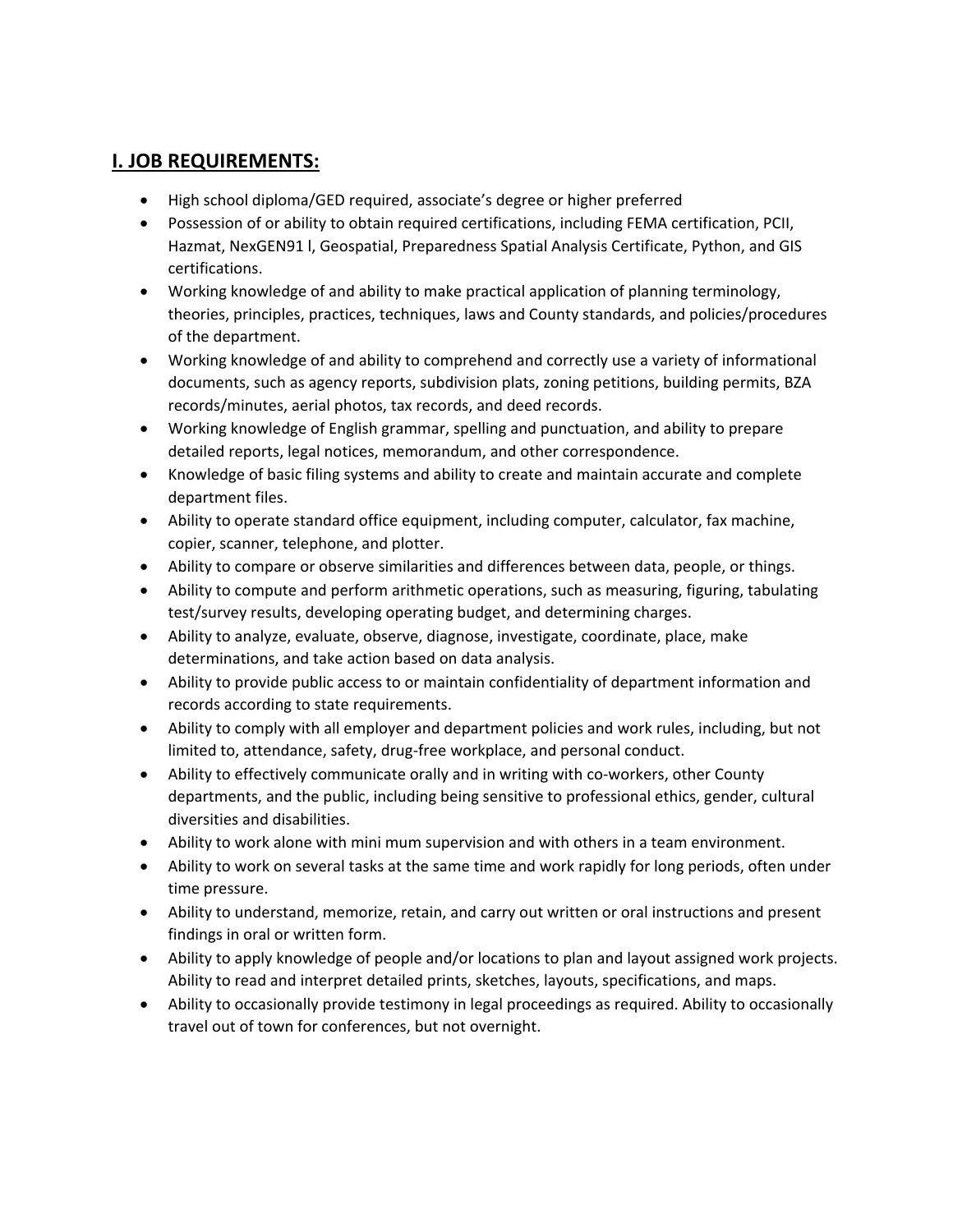### II. **DIFFICULTY OF WORK:**

Incumbent's duties are of substantial intricacy and involve many variables and considerations. Incumbent makes direct and highly technical decisions and exercises independent judgment in providing direction for County data, defining goals and objectives, and performing GIS functions.

## III. **RESPONSIBILITY:**

Incumbent's work priorities and schedules are primarily determined by supervisor and a flexible, customary routine. Assignments are guided by definite objectives using a variety of methods or procedures. Periodically, decisions are made in the absence of specific policies, and/or guidance from supervisor. Work is reviewed primarily for compliance with legal requirements and technical accuracy. Work errors are primarily detected or prevented through notification from other departments/companies/agencies/public/customers. Undetected errors could result in loss of money to other agencies or the public.

# IV. **PERSONAL WORK RELATIONSHIPS:**

Incumbent maintains frequent contact with co-workers, other County departments, and the public for purposes of exchanging information, executing policies, providing instruction/support, and problem‐ solving.

Incumbent reports directly to Director.

# V. **PHYSICAL EFFORT AND WORK ENVIRONMENT:**

Incumbent perform s duties in a standard office environment, involving lifting/carry ing objects weighing up to 25 pounds, bending, reaching, close/far vision, depth/color perception, keyboarding, speaking clearly, and hearing sounds/communication.

Incumbent occasionally travels out of town for conferences, but not overnight

The requirements listed in this document are representative of the knowledge, skill, and/or ability required. Johnson County provides reasonable accommodations to qualified employees and applicants with known disabilities who require accommodation to complete the application process or perform essential functions of the job, unless those accommodations would present an undue hardship. To perform this position successfully, an individual must be able to perform each essential function of the position satisfactorily.